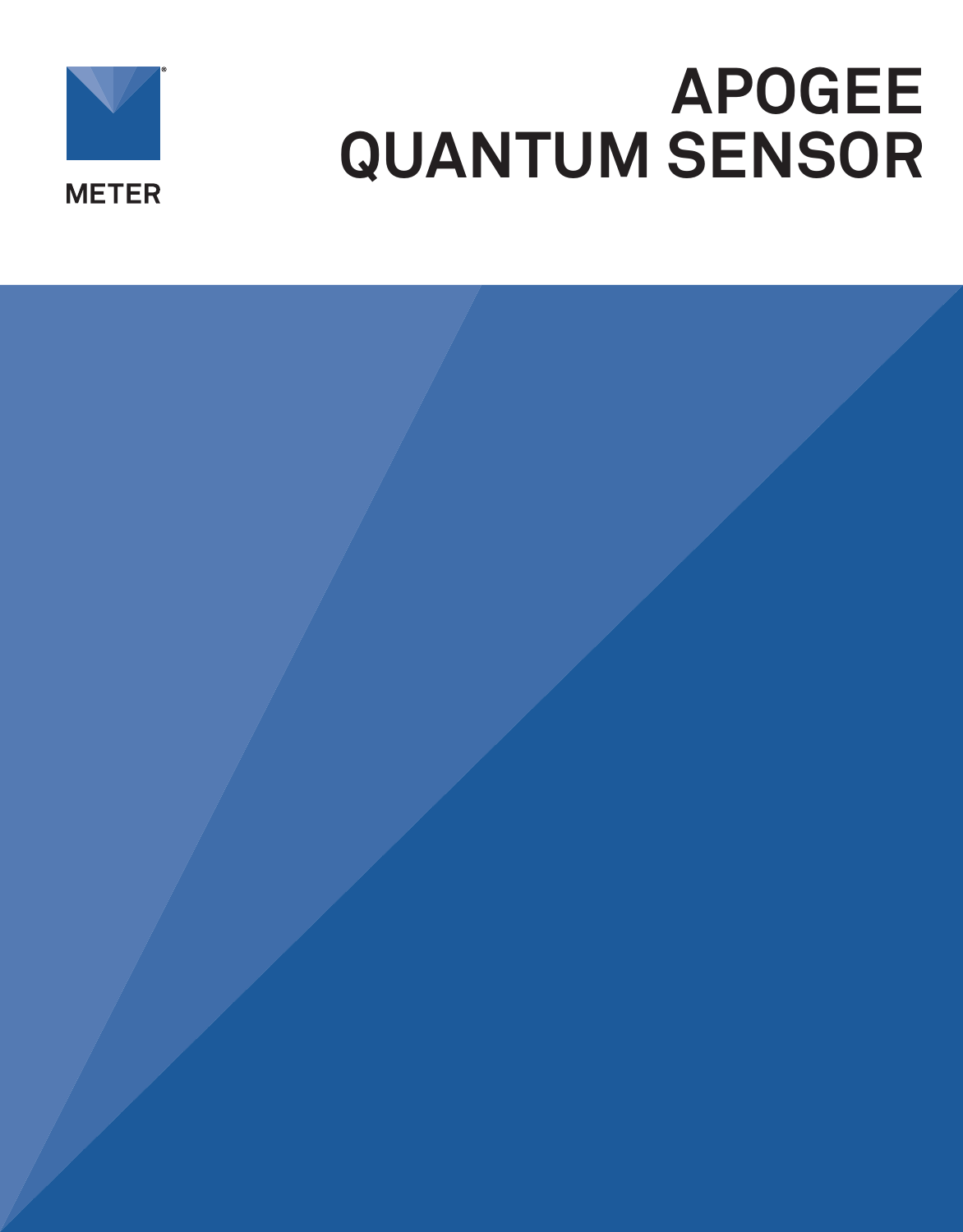# **TABLE OF CONTENTS**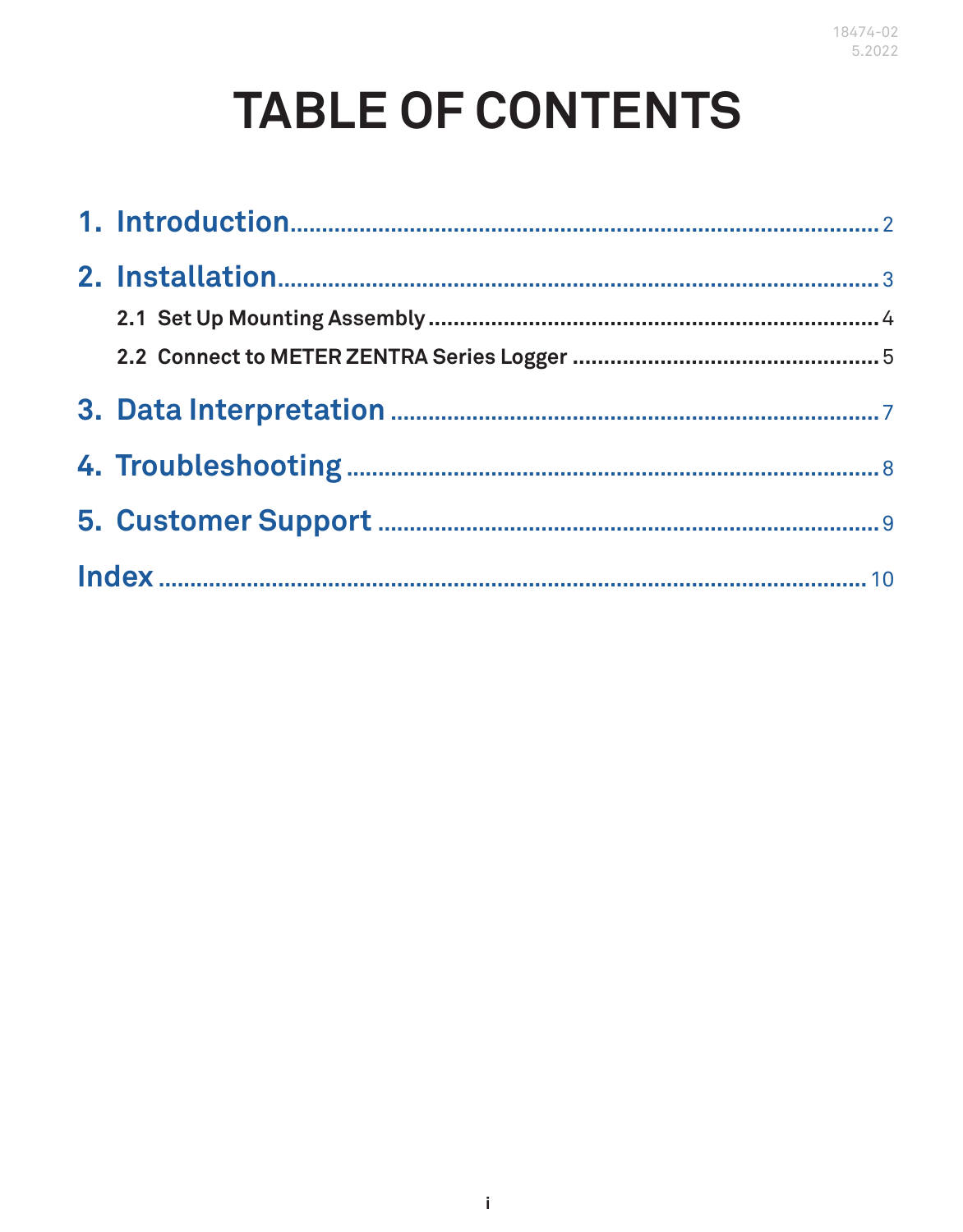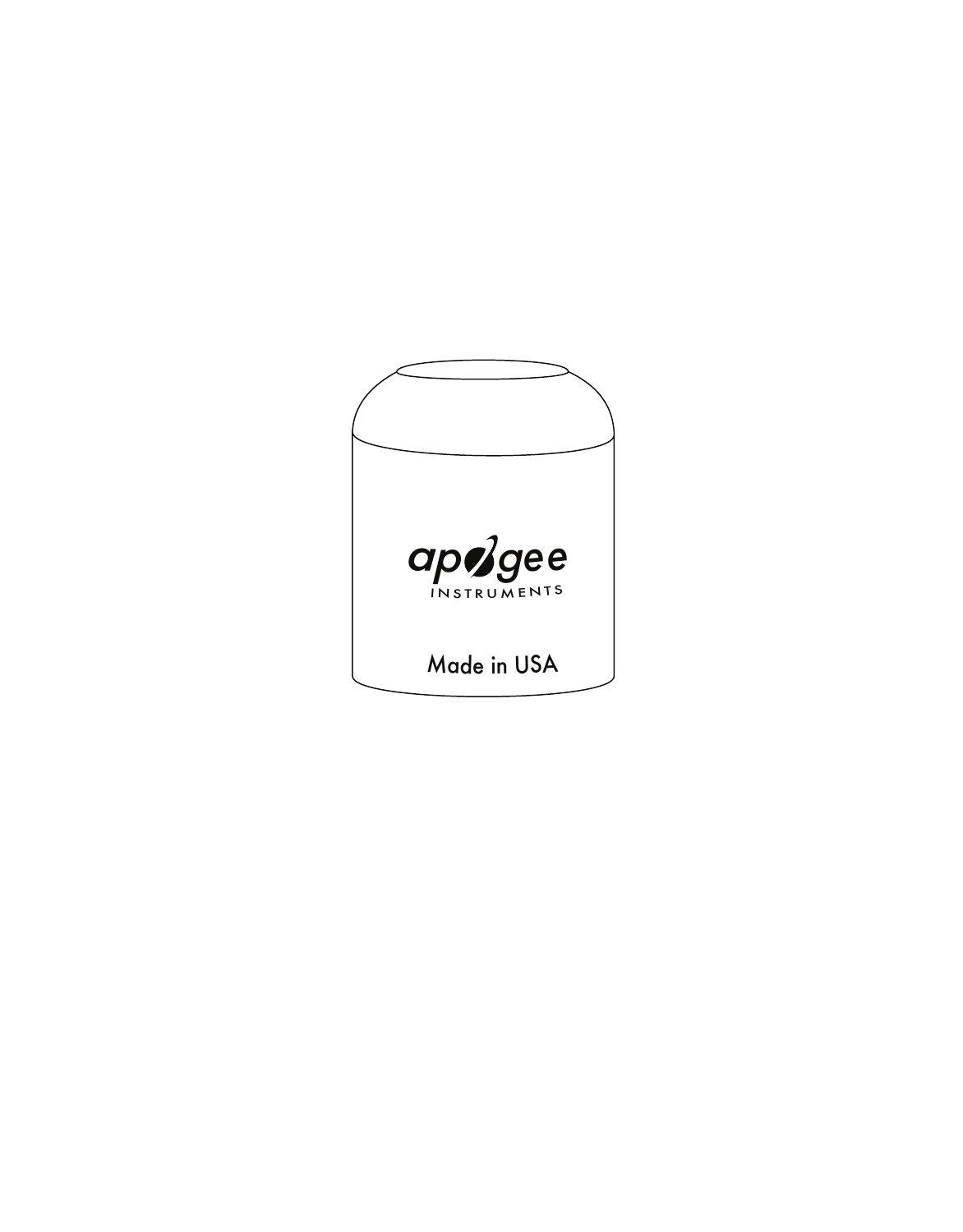# <span id="page-3-0"></span>**1. INTRODUCTION**

The SQ-521 Full-Spectrum Quantum sensor from Apogee Instruments, Inc. is a high-accuracy, single-band radiometer designed for continuous measurement of photosynthetically active radiation (PAR) for both indoor and outdoor environments. The Apogee Full-Spectrum Quantum sensor measures the photosynthetic photon flux density (PPFD) with nearly even sensitivity across the spectral range from 389-692 nm (PAR band is 400-700 nm). Therefore, it's a good choice for both above and below-canopy measurements in outdoor environments and indoor environments where artificial light sources are used.

The information in this document explains how to install the required hardware to mount Apogee SQ-521 sensors that have been preconfigured by METER Group to work seamlessly with METER ZENTRA series data loggers. Details of how the ZENTRA system handles the data are also included. Please read this document carefully in its entirety before going out to the field.

For more information on the Apogee Full-Spectrum Quantum Sensor, please review the [SQ-521 User Manual](https://www.apogeeinstruments.com/content/SQ-521-manual.pdf) on the [Quantum Sensor product page](http://apogeeinstruments.com/sq-521-ss-sdi-12-digital-output-full-spectrum-Quantum-sensor) (apogeeinstruments.com/ sq-521-ss-sdi-12-digital-output-full-spectrum-Quantum-sensor).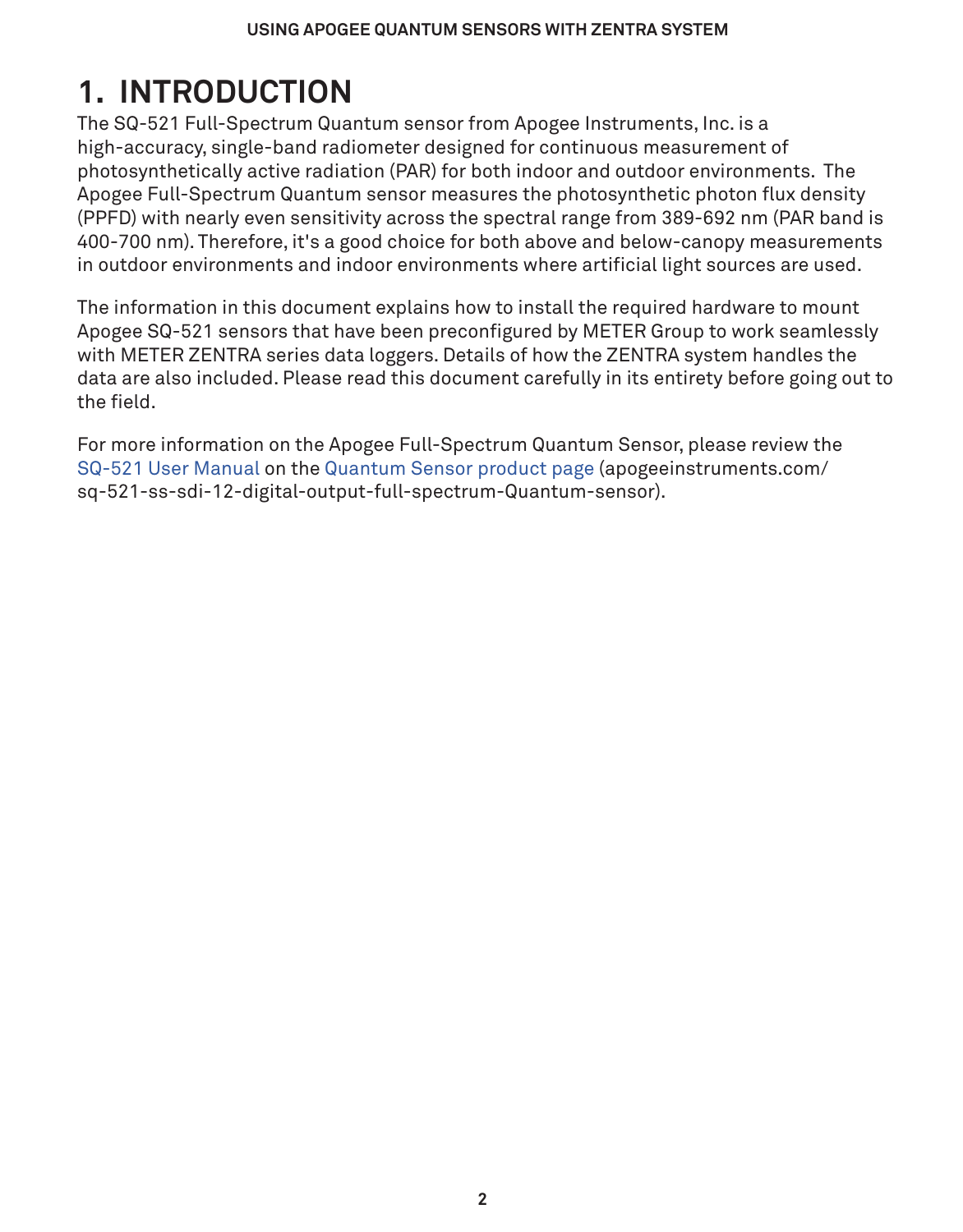#### <span id="page-4-1"></span>**Installation**

# <span id="page-4-0"></span>**2. INSTALLATION**

Follow the steps listed in [Table 1](#page-4-1) to install Apogee sensors in the field. A cable, mounting bracket, leveling plate, and screws are included with the sensor. Other tools will need to be provided.

|                     | raple i installation                                                                                                                                                                                                                                 |
|---------------------|------------------------------------------------------------------------------------------------------------------------------------------------------------------------------------------------------------------------------------------------------|
|                     | Wrench $13 \text{ mm} (0.5 \text{ in})$<br><b>Flathead screwdriver</b>                                                                                                                                                                               |
|                     | Mounting post 33.0 to 53.3 mm (1.3 to 2.1 in) diameter post, pole, tripod,<br>tower, or other similar infrastructure that extends above the canopy                                                                                                   |
|                     | Mounting bracket + leveling plate Model AL-120                                                                                                                                                                                                       |
| <b>Tools Needed</b> | Nylon screw $#10-32 \times 3/8$ in (included)                                                                                                                                                                                                        |
|                     | METER ZENTRA series data logger ZL6 or EM60                                                                                                                                                                                                          |
|                     | METER ZSC Bluetooth <sup>®</sup> Sensor Interface (optional)                                                                                                                                                                                         |
|                     | <b>METER ZENTRA software ZENTRA Utility, ZENTRA Utility Mobile, or</b><br><b>ZENTRA Cloud</b>                                                                                                                                                        |
|                     | <b>Conduct System Check</b>                                                                                                                                                                                                                          |
|                     | METER strongly recommends setting up and testing the system (sensors and<br>data loggers) in the lab or office.                                                                                                                                      |
|                     | Inspect and verify all components are intact.                                                                                                                                                                                                        |
|                     | Visit the data logger product page for the most up-to-date software and firmware.                                                                                                                                                                    |
| Preparation         | Verify all sensors are functional and read within expected ranges.<br><b>Consider the Surroundings</b>                                                                                                                                               |
|                     | For measurement of incoming PPFD in the outdoor environment, choose a location<br>that allows the sensor to be above the plant canopy or in a position where the view<br>of the sky is unobstructed (such as a large canopy gap or forest clearing). |
|                     | Ensure the sensor is not shaded from nearby objects (weather stations,<br>mounting posts, etc.).                                                                                                                                                     |
|                     |                                                                                                                                                                                                                                                      |
|                     |                                                                                                                                                                                                                                                      |

#### **Table 1 Installation**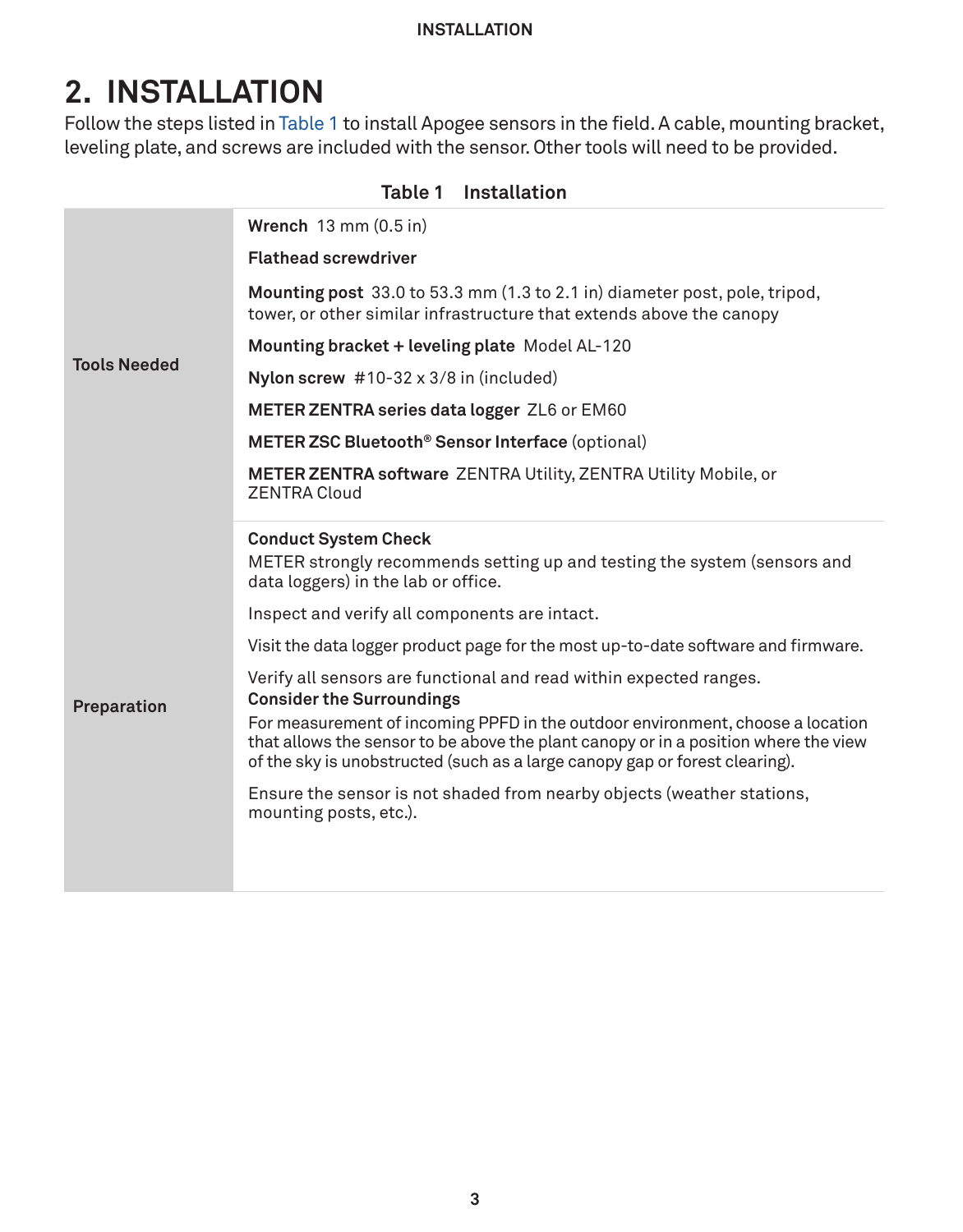<span id="page-5-0"></span>

|                 | Table 1 Installation (continued)                                                                                                                                                                                                                                                                                              |
|-----------------|-------------------------------------------------------------------------------------------------------------------------------------------------------------------------------------------------------------------------------------------------------------------------------------------------------------------------------|
|                 | Install on Mounting Post<br>Use the U-bolt to mount the mounting bracket and sensor assembly<br>(Section 2.1). The U-bolt is compatible with most meterological stands, poles,<br>tripods, and other mounts.                                                                                                                  |
|                 | Ensure the sensor is oriented so the cable points toward true North (in the<br>Northern hemisphere) or true South (in the Southern hemisphere) to reduce<br>azimuth error.<br><b>Secure the System</b><br>Tighten the U-bolt nuts by hand until hand-tight, and then tighten with a wrench.                                   |
|                 | <b>A</b> CAUTION                                                                                                                                                                                                                                                                                                              |
|                 | Do not over tighten U-bolts.                                                                                                                                                                                                                                                                                                  |
| <b>Mounting</b> | Adjust the three machine screws on the leveling plate until the integrated<br>bubble level indicates that the sensor is level. The blue cap should be removed<br>from the sensor once it is mounted. The cap may then be used as a protective<br>covering for the sensor when not in use.<br><b>Secure and Protect Cables</b> |
|                 | NOTE: Improperly protected cables can lead to severed cables or disconnected sensors.<br>Cabling issues can be caused by many factors such as rodent damage, driving over sensor<br>cables, tripping over cables, not leaving enough cable slack during installation, or poor<br>sensor wiring connections.                   |
|                 | Install cables in conduit or plastic cladding when near the ground to avoid<br>rodent damage.                                                                                                                                                                                                                                 |
|                 | Gather and secure cables between the sensors and the data logger to the<br>mounting post in one or more places to ensure cable weight does not pull the<br>plug free from its port.<br><b>Connect to Data Logger</b><br>Plug the sensor into a data logger.                                                                   |
|                 | Use the data logger to make sure the sensor is reading properly.                                                                                                                                                                                                                                                              |
|                 | Verify these readings are within expected ranges.                                                                                                                                                                                                                                                                             |
|                 | For more instructions on connecting to data loggers, refer to Section 2.2.                                                                                                                                                                                                                                                    |
|                 |                                                                                                                                                                                                                                                                                                                               |

### <span id="page-5-1"></span>**2.1 SET UP MOUNTING ASSEMBLY**

The Apogee Quantum sensor must be level to accurately measure PPFD incident on a horizontal surface. Each Apogee Quantum sensor purchased from METER comes with an AL-120 Solar Mounting Bracket with Leveling Plate. The AL-120 can be mounted to either a horizontal or vertical post, depending on which set of holes is used.

- 1. Align the cable M8 connector pins with the sensor M8 connector holes and seat connectors fully.
- 2. Tighten the cable screw until hand-tight ([Figure 1\)](#page-6-2).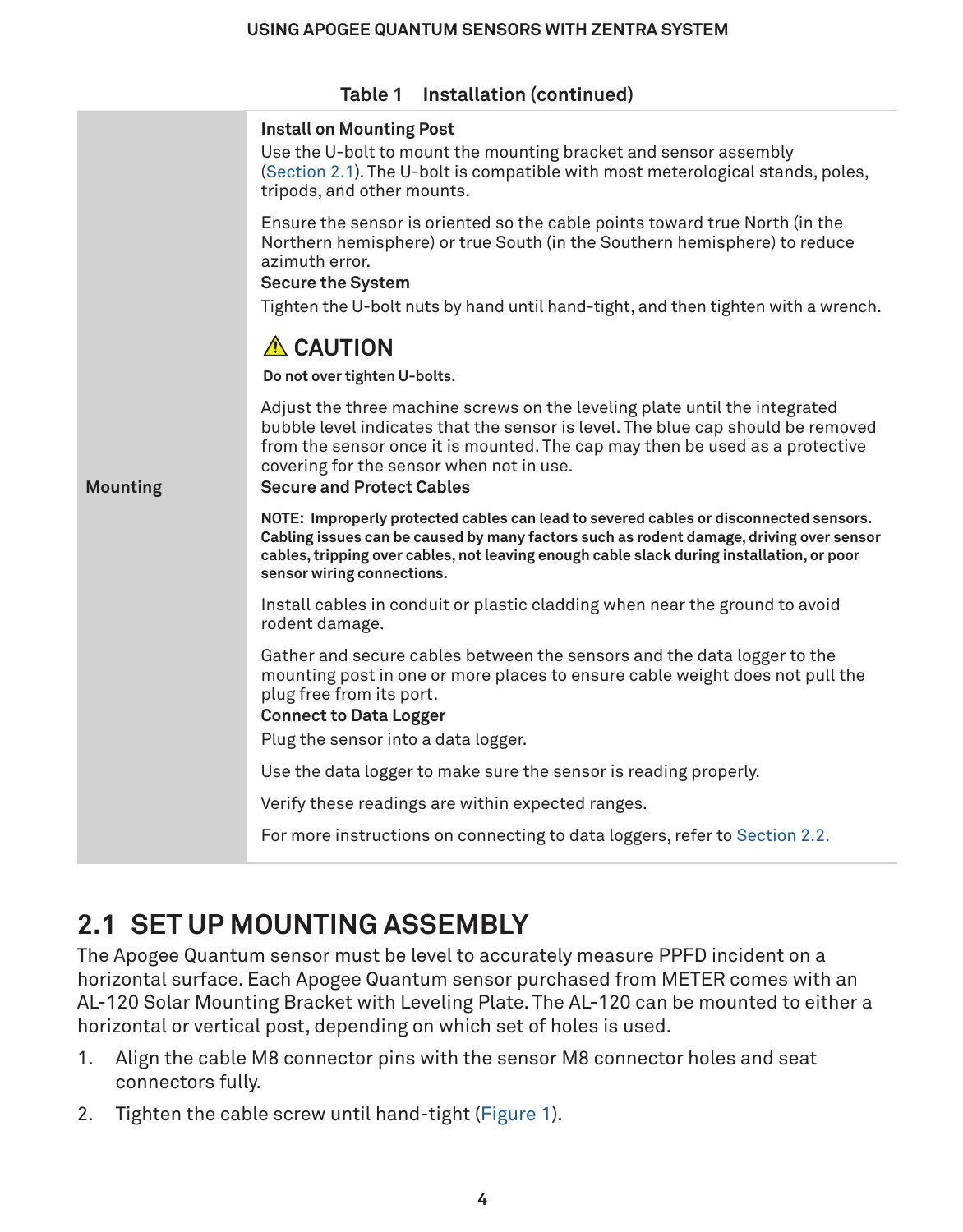#### **Installation**

<span id="page-6-0"></span>M8 connectors are easy to overtighten. Do not use pliers or other tools to tighten this connector.



<span id="page-6-2"></span>**Figure 1 Attach M8 connector**

3. Mount the sensor to the leveling plate [\(Figure 2\)](#page-6-3) with the included nylon screw.



<span id="page-6-3"></span>**Figure 2 Apogee Quantum sensor mounting assembly**

- 4. Attach the leveling plate to the mounting bracket using the included three machine screws.
- 5. Attach the mounting bracket either to a horizontal arm [\(Figure 2](#page-6-3)) or vertical post using the included U-bolt.

### <span id="page-6-1"></span>**2.2 CONNECT TO METER ZENTRA SERIES LOGGER**

The Apogee Quantum sensor is preconfigured by METER and works seamlessly with METER ZENTRA series data loggers. The sensor comes with a 3.5-mm stereo plug connector ([Figure 3\)](#page-7-0) to facilitate easy connection with the data loggers. Apogee sensors come standard with a 5-m cable.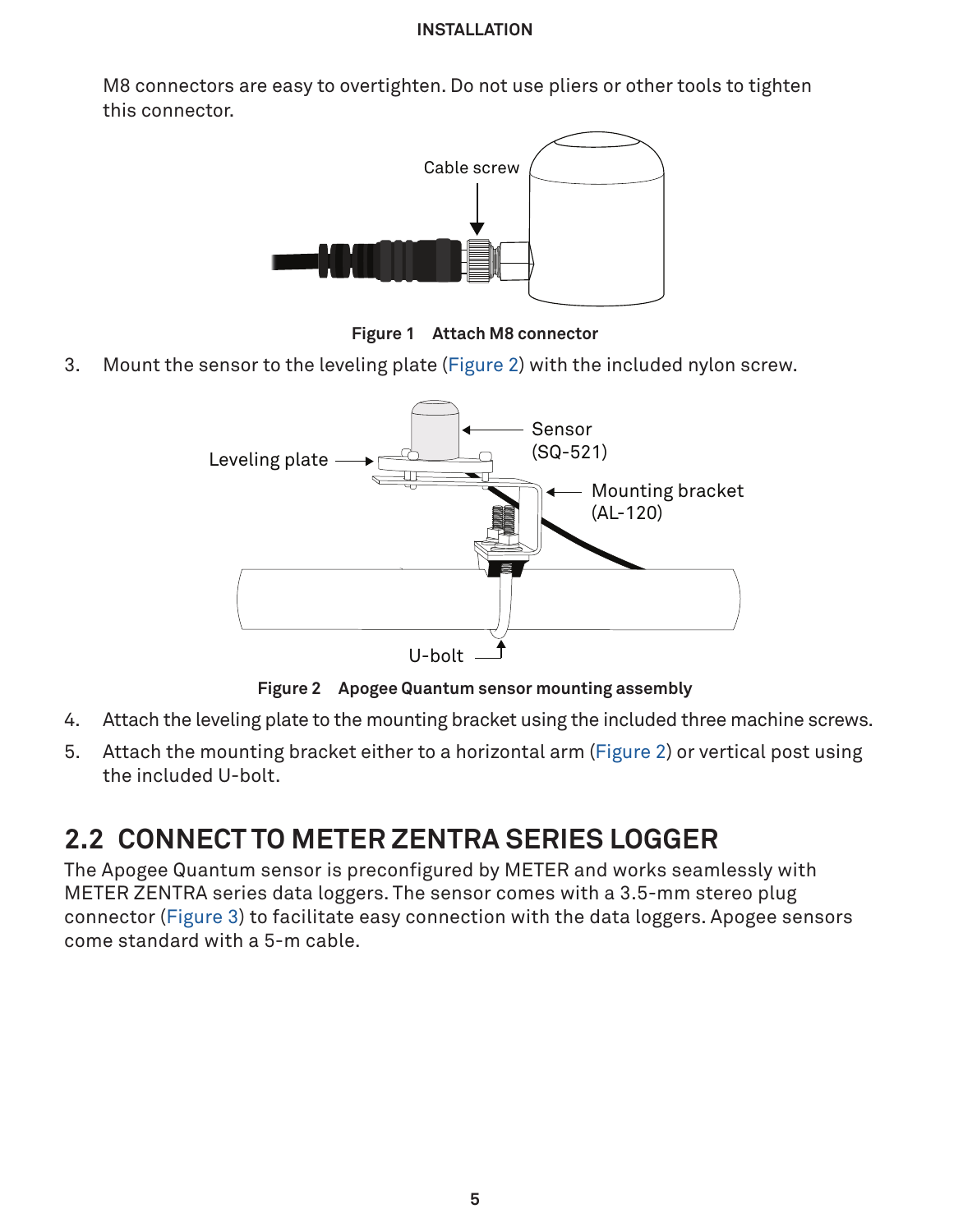#### **USING APOGEE QUANTUM SENSORS WITH ZENTRA SYSTEM**

<span id="page-7-2"></span>

**Figure 3 3.5-mm stereo plug connector wiring**

Check the METER download webpage for the most recent data logger firmware. Logger configuration may be done using either ZENTRA Utility (desktop and mobile application) or ZENTRA Cloud (web-based application for cell-enabled ZENTRA data loggers).

1. Plug the stereo plug connector into one of the sensor ports on the logger [\(Figure 4\)](#page-7-1).

<span id="page-7-1"></span><span id="page-7-0"></span>

**Figure 4 Logger connection**

- 2. Connect to the data logger via ZENTRA Utility with a laptop and USB cable or ZENTRA Utility Mobile app with a mobile device supporting Bluetooth® communication.
- 3. Use ZENTRA Utility to scan the ports and make sure the sensors were properly identified by the logger and are reading properly. **NOTE: METER data loggers should automatically recognize the Apogee sensor.**
- 4. Use ZENTRA Utility to set the measurement interval.
- 5. Use ZENTRA Utility to configure communication settings for data transfer to ZENTRA Cloud.

Sensor data can be downloaded from METER data loggers using either ZENTRA Utility or ZENTRA Cloud. Refer to the logger user manual for more information.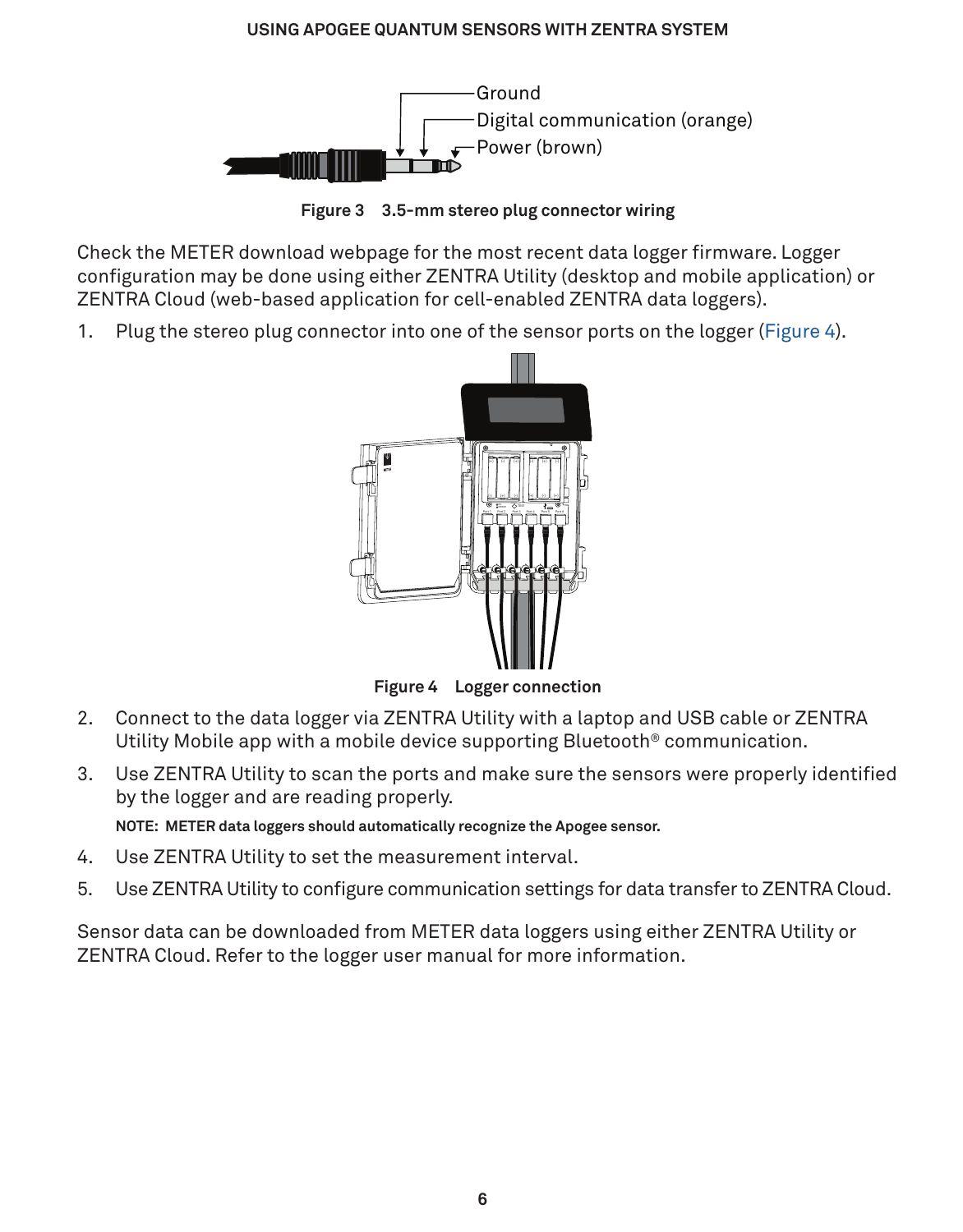# <span id="page-8-0"></span>**3. DATA INTERPRETATION**

The Apogee Quantum sensors used with the ZENTRA system report PPFD in units of micromoles per square meter per second (**μ**mol/m2/s). Additionally, the sensor orientation information is provided in the metadata tab of ZENTRA Cloud and ZENTRA Utility Microsoft® Excel<sup>®</sup> file downloads. Sensor orientation is reported as the zenith angle in units of degrees, with a zenith angle of 0° indicating a sensor oriented straight up.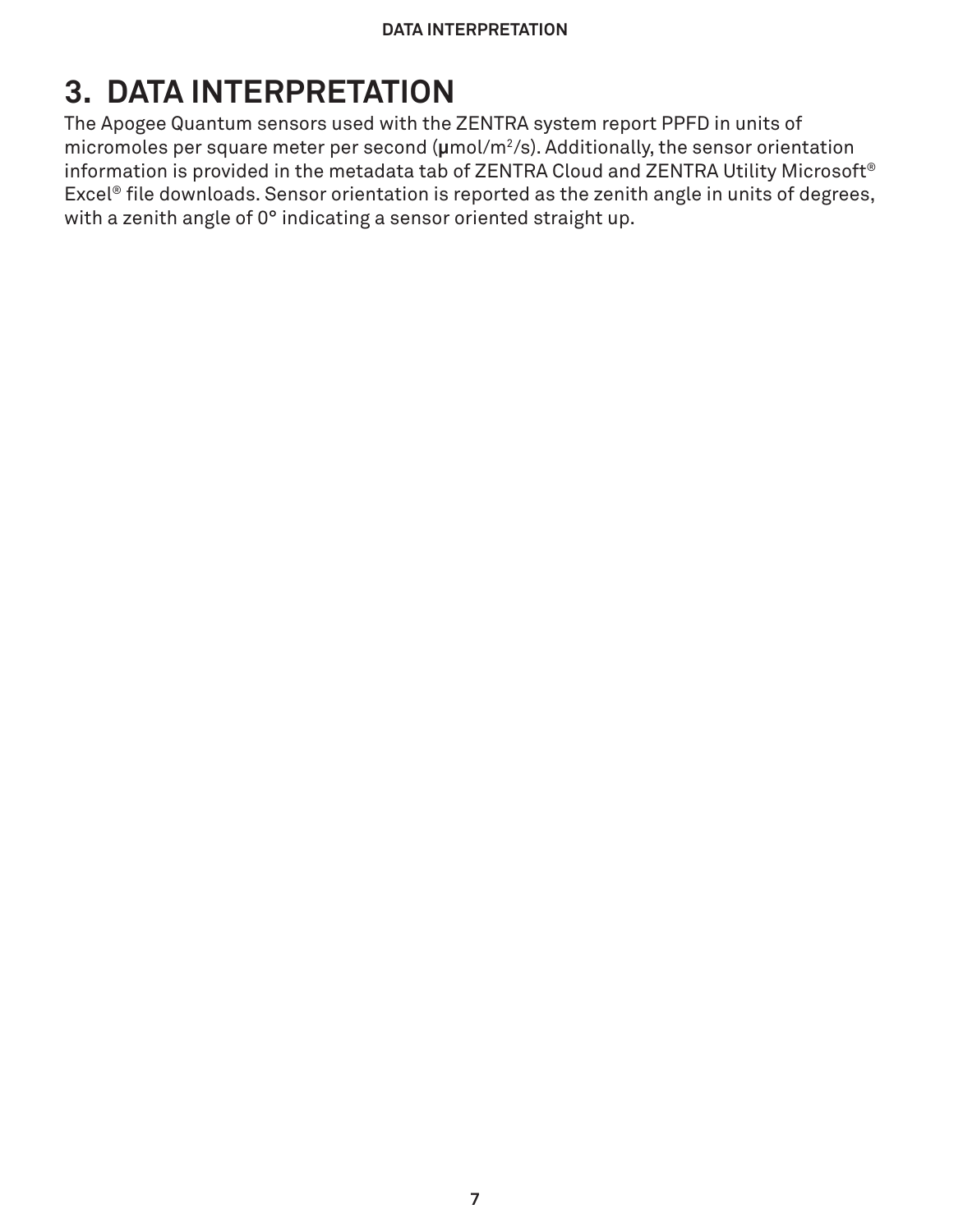# <span id="page-9-0"></span>**4. TROUBLESHOOTING**

This troubleshooting section details possible major problems and their solutions. If the problem is not listed or these solutions do not solve the issue, contact [Customer Support](#page-10-1).

| Problem                                   | <b>Possible Solution</b>                                                                                                                                                                                                                                          |
|-------------------------------------------|-------------------------------------------------------------------------------------------------------------------------------------------------------------------------------------------------------------------------------------------------------------------|
| Sensor not responding                     | Check power to the sensor and logger.                                                                                                                                                                                                                             |
|                                           | Check sensor cable and stereo plug connector integrity.                                                                                                                                                                                                           |
|                                           | Check that the SDI-12 address of the sensor is 0 (factory default).<br>Check this with ZENTRA Utility by going to Actions, select Digital<br>sensor terminal, choose the port the sensor is on, and send the<br>?I! command to the sensor from the dropdown menu. |
| Sensor values are not reasonable          | Verify the sensor is not shaded.                                                                                                                                                                                                                                  |
|                                           | Verify the angle of sensors.                                                                                                                                                                                                                                      |
| Cable or stereo plug<br>connector failure | If the stereo plug connector is damaged or needs to be replaced,<br>contact Customer Support for a replacement connector or<br>splice kit.                                                                                                                        |
|                                           | If a cable is damaged refer to the METER wire-splicing guide for<br>cable repair.                                                                                                                                                                                 |

| Table 2 |  |  | Troubleshooting |
|---------|--|--|-----------------|
|---------|--|--|-----------------|

**IMPORTANT: It is recommended that Apogee Quantum sensors are returned for factory recalibration every 2 years. Visit [Apogee repairs](https://www.apogeeinstruments.com/recalibration-and-repairs/) (apogeeinstruments.com/recalibration-and-repairs) or contact [Apogee Technical Support](http://techsupport@apogeeinstruments.com) (techsupport@apogeeinstruments.com) for details.**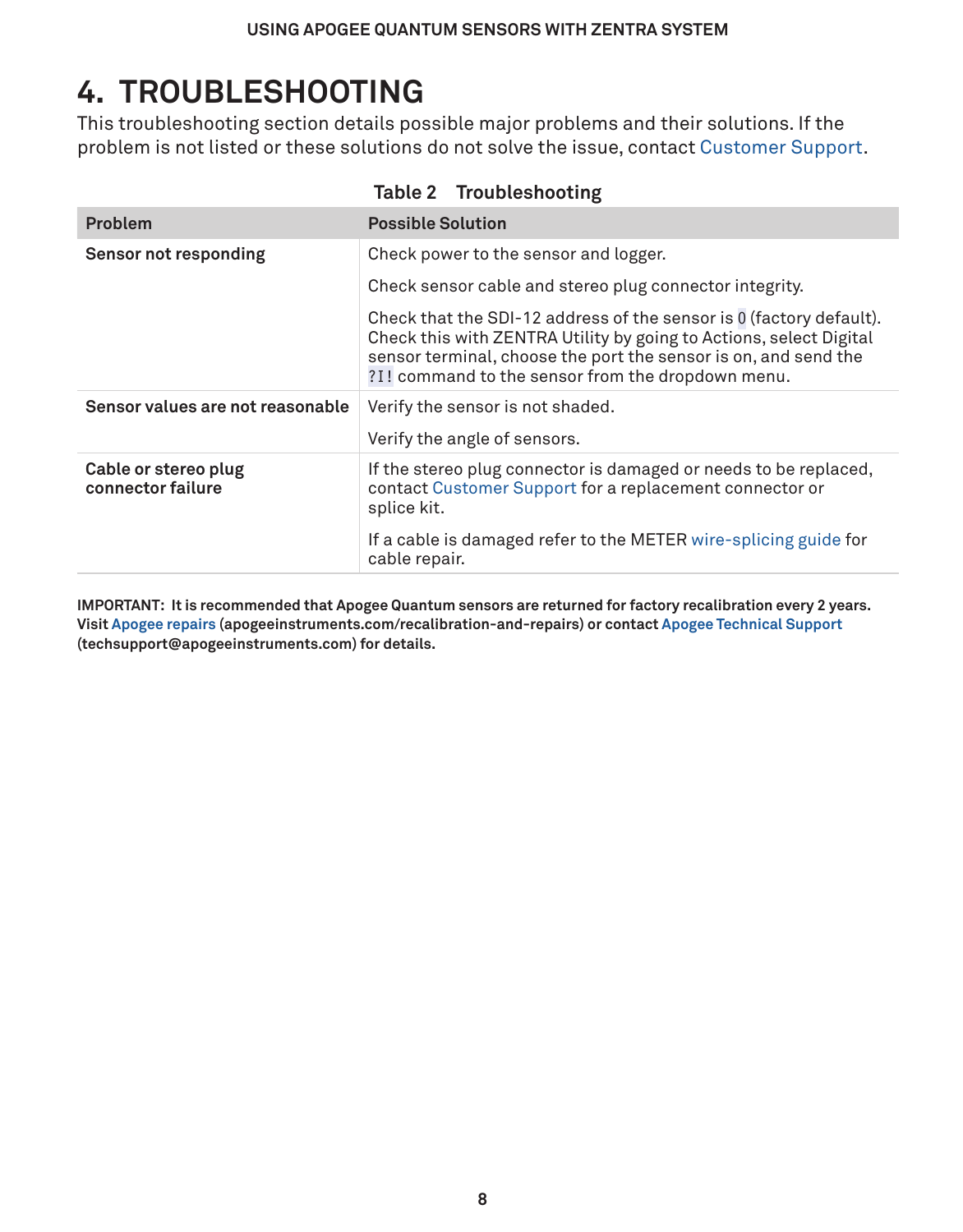# <span id="page-10-1"></span><span id="page-10-0"></span>**5. CUSTOMER SUPPORT**

### **NORTH AMERICA**

Customer support representatives are available for questions, problems, or feedback Monday through Friday, 7:00 am to 5:00 pm Pacific time.

| Email:        | support.environment@metergroup.com<br>sales.environment@metergroup.com |
|---------------|------------------------------------------------------------------------|
| <b>Phone:</b> | +1.509.332.5600                                                        |
| Fax:          | +1.509.332.5158                                                        |
|               | Website: metergroup.com                                                |

### **EUROPE**

Customer support representatives are available for questions, problems, or feedback Monday through Friday, 8:00 to 17:00 Central European time.

| Email: | support.europe@metergroup.com<br>sales.europe@metergroup.com |
|--------|--------------------------------------------------------------|
| Phone: | +49 89 12 66 52 0                                            |
| Fax:   | +49 89 12 66 52 20                                           |
|        | Website: metergroup.de                                       |

If contacting METER by email, please include the following information:

Name Email address

Address Instrument serial number

Phone Description of the problem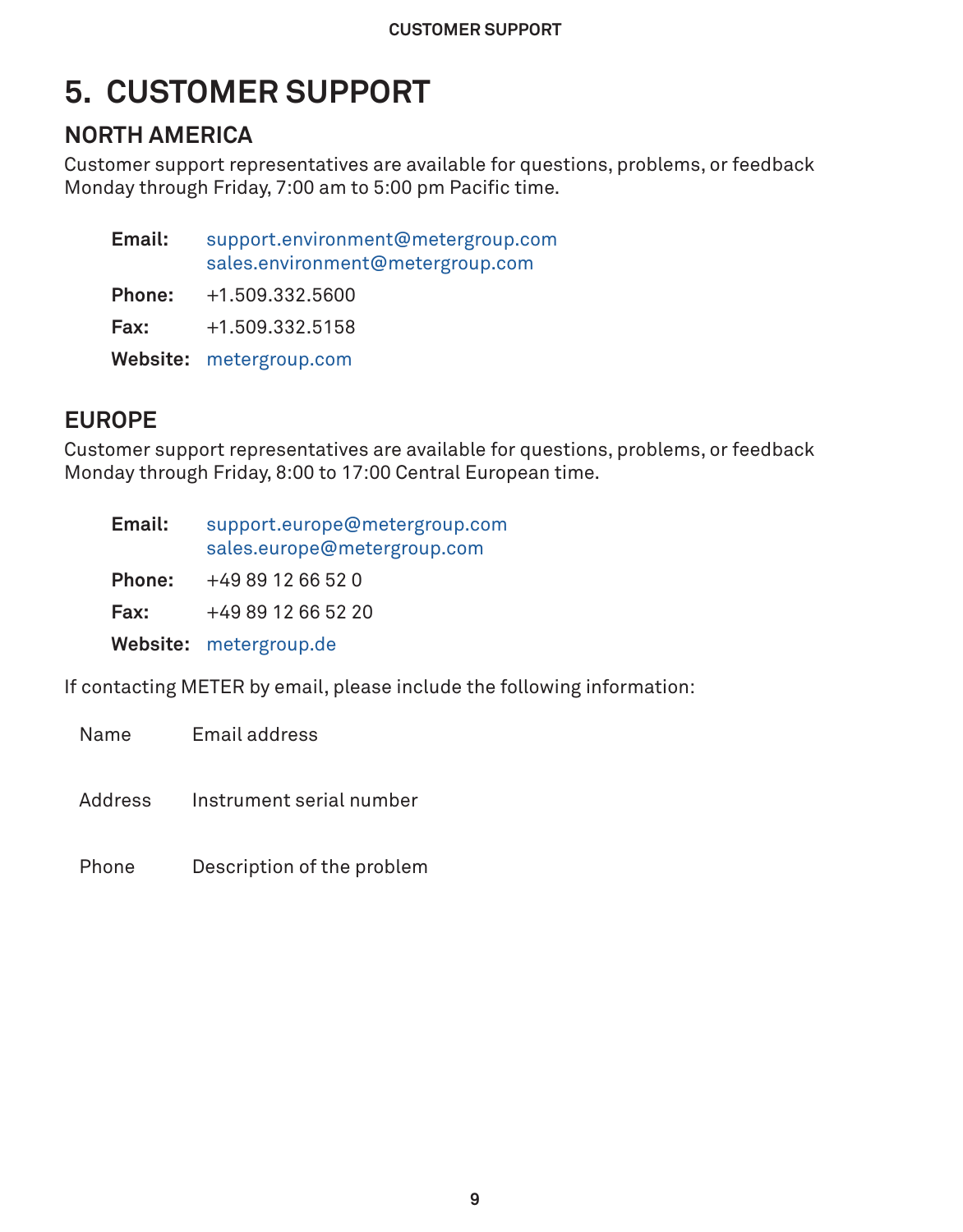# <span id="page-11-0"></span>**INDEX**

### **C**

cables **[4](#page-5-0)**, **[6](#page-7-2)** components **[3](#page-4-0)** connecting **[5](#page-6-0)** customer support **[9](#page-10-0)**

### **D**

data **[7](#page-8-0)** data logger. See ZENTRA series data loggers

### **I**

installation **[3](#page-4-0)[–4](#page-5-0)** mounting **[4](#page-5-0)** preparation **[3](#page-4-0)** tools needed **[3](#page-4-0)**

### **M**

mounting **[4](#page-5-0)** mounting bracket **[3](#page-4-0)**, **[4](#page-5-0)**

### **P**

photosynthetic photon flux density **[3](#page-4-0)**, **[4](#page-5-0)**, **[7](#page-8-0)**

### **Q**

Quantum sensor **[4](#page-5-0)**, **[7](#page-8-0)**

### **R**

recalibration **[8](#page-9-0)**

### **S**

stereo plug connector **[6](#page-7-2)**, **[8](#page-9-0)**

### **T**

troubleshooting **[8](#page-9-0)**

### **U**

U-bolt **[4](#page-5-0)**, **[5](#page-6-0)** user manual **[2](#page-3-0)**

### **Z**

ZENTRA series data loggers **[2](#page-3-0)**, **[3](#page-4-0)**, **[4](#page-5-0)**, **[5](#page-6-0)** ZENTRA software Cloud **[3](#page-4-0)**, **[7](#page-8-0)** Utility **[3](#page-4-0)**, **[6](#page-7-2)**, **[7](#page-8-0)**, **[8](#page-9-0)** ZSC **[3](#page-4-0)**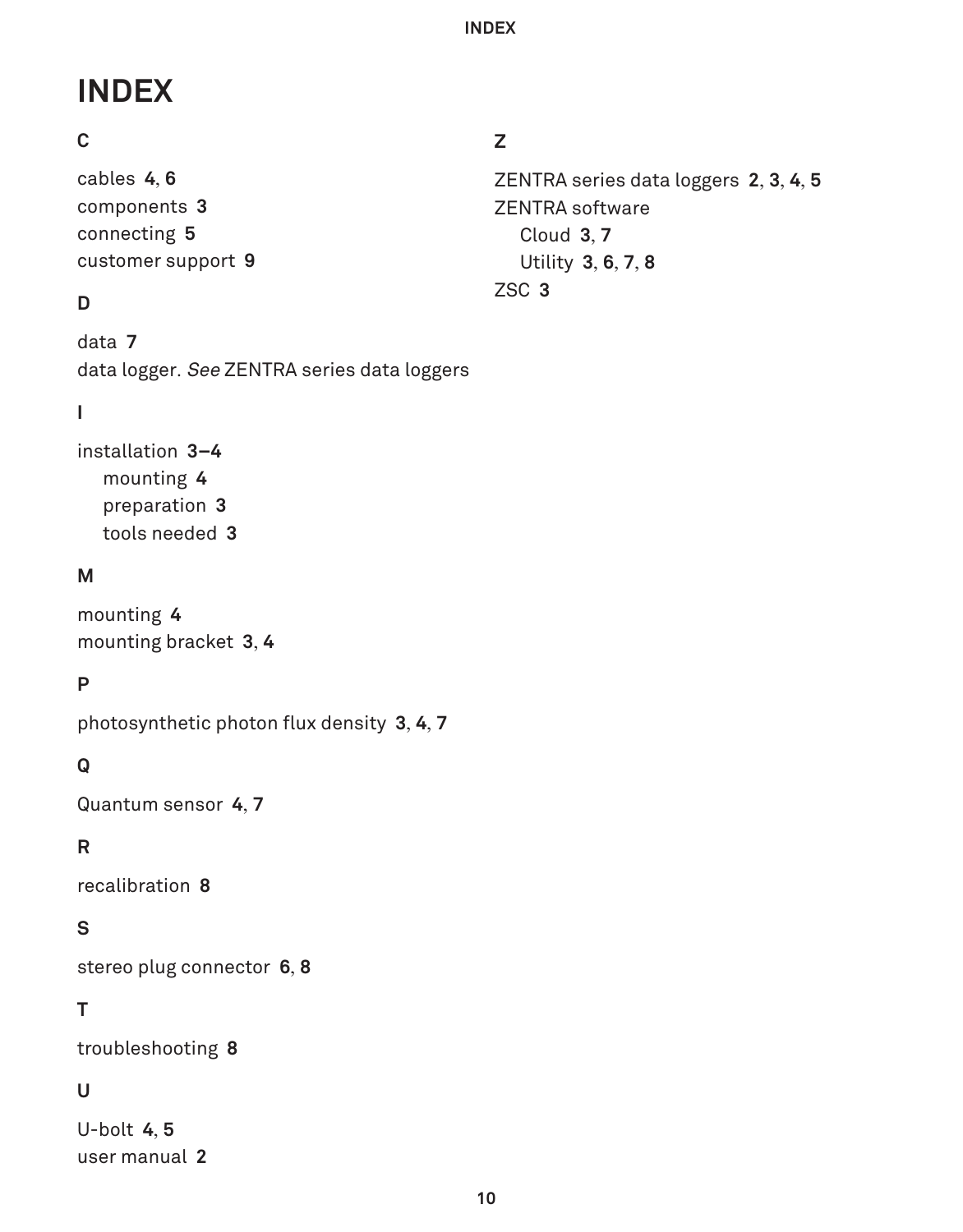#### **METER Group, Inc. USA**

2365 NE Hopkins Court Pullman, WA 99163 **T**: +1.509.332.2756 **F**: +1.509.332.5158 **E**: info@metergroup.com **W**: metergroup.com

#### **METER Group AG**

Mettlacher Straße 8, 81379 München **T**: +49 89 1266520 **F**: +49 89 12665220 **E**: info.europe@metergroup.com **W**: metergroup.de

© 2021–2022 All Rights Reserved.